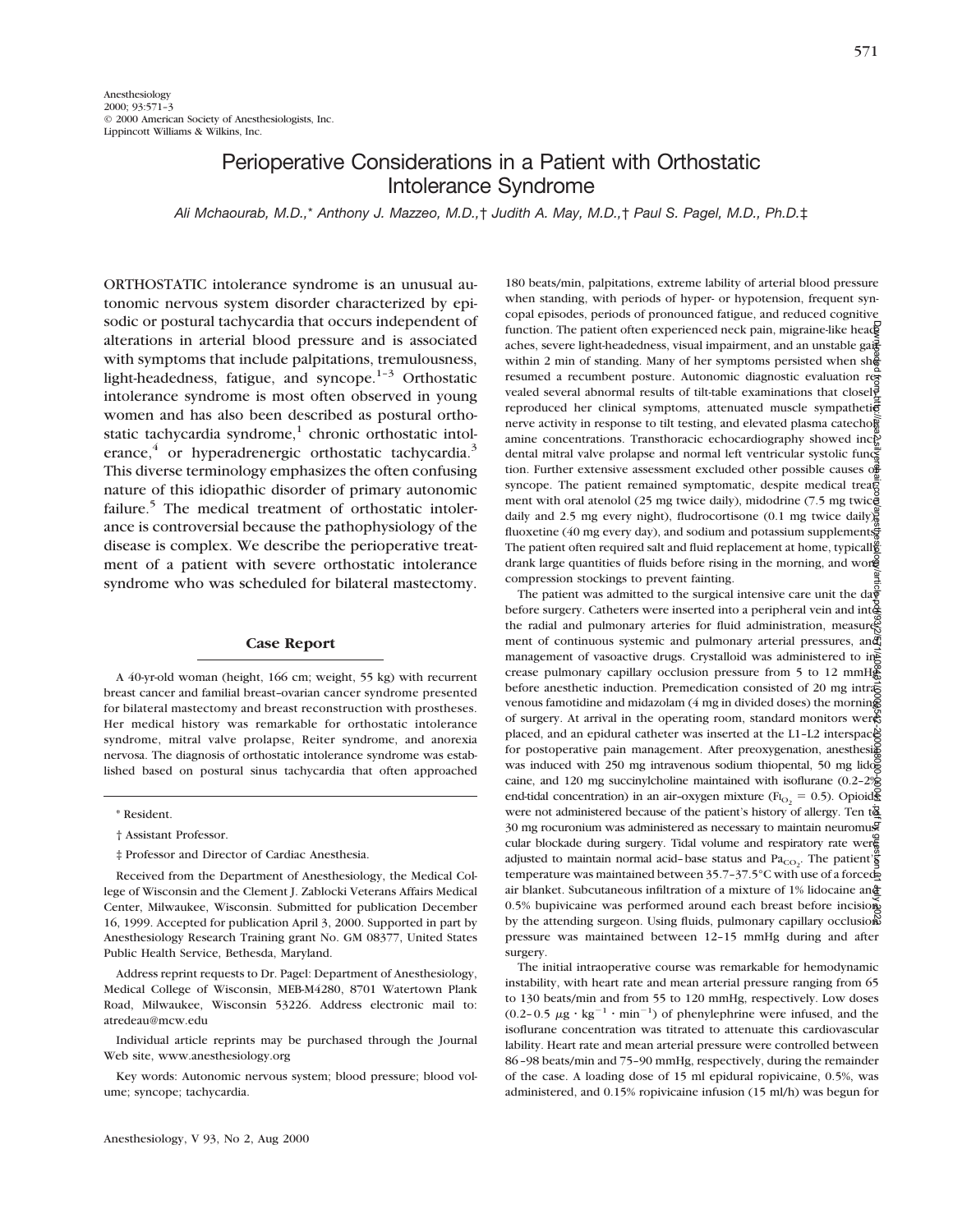postoperative analgesia 1 h before the surgical procedure was completed. After emergence and extubation, the patient was returned to the intensive care unit, and she reported adequate analgesia. The intravenous phenylephrine and epidural ropivicaine infusions were discontinued on the first and fourth postoperative days, respectively. The remainder of the patient's hospital course was uneventful, and the patient was discharged soon after removal of the epidural catheter.

## **Discussion**

The pathophysiology of orthostatic intolerance syndrome is unclear, despite extensive study. Various potential mechanisms for this disorder have been proposed, including enhanced sensitivity of  $\beta_1$ adrenoceptors,  $6$  baseline absolute hypovolemia,  $3,7,8$  excessive venous pooling during standing,<sup>9</sup> primary dysautonomia, $<sup>2</sup>$  and lower extremity sympathetic nervous sys-</sup> tem denervation.<sup>1</sup> Volume loading and  $\alpha_1$ -, but not  $\alpha_2$ -, adrenoceptor agonists improve clinical symptoms in patients with orthostatic intolerance syndrome.<sup>3</sup> Increases in plasma catecholamine concentrations observed in these patients appear to result from chronic hypovolemia and reduced lower extremity vascular tone and not from primary adrenal disease or excessive central sympathetic outflow.<sup>3</sup> Hypovolemia may also be related to primary reductions in plasma renin activity and plasma aldosterone concentration.8 Recent evidence indicates that orthostatic intolerance syndrome is characterized by augmented resting sympathetic nerve activity and attenuated peripheral postganglionic sympathetic responses to standing, concomitant with enhanced cardiac sympathetic activity. $4$  Despite these abnormalities in sympathetic nervous system responses to postural change, baroreceptor reflex–mediated control of the circulation appears to be relatively preserved in this disorder. $4$  Orthostatic intolerance may also result from failure of effector pathways of the baroreceptor reflex circuit,  $\alpha$ -adrenoceptor dysfunction, or failure of vascular smooth muscle intracellular signaling or contractile function, and is further complicated because abnormalities may be observed only in regional arterial or venous vascular beds.<sup>5</sup> A less severe presentation of orthostatic intolerance may also occur during conditions of profound cardiovascular deconditioning, such as prolonged bed rest.

Medical treatment of patients with orthostatic intolerance syndrome is directed at correcting the volume deficit, improving lower extremity sympathetic tone, and, if possible, attenuating tachycardia in response to standing. Lower extremity compression $10,11$  and increased sodium and water intake, concomitant with ad-

ministration of mineralocorticoids,  $3,12$  have been shown to reduce symptoms in patients with this disease, presumably by increasing venous return and expanding plasma volume. Long-term administration of low doses of  $\alpha_1$ -adrenoceptor agonists may compensate for lower extremity sympathetic denervation and may reduce heart rate responses to standing by activating baroreceptor reflexes without producing baseline hypertension.<sup>3,4,12</sup> However,  $\alpha_1$ -adrenoceptor agonists must be used judiciously because enhanced sensitivity of  $\alpha_1$  adrenoceptors has been described.<sup>10</sup> Other drugs that cause arterial vasoconstriction, including the ergot alkaloid dihydroergotamine and the somatostatin analog oc $\frac{1}{2}$ treotide, have been shown to attenuate abnormal hemog dynamic responses to upright posture in these patients.<sup>7</sup> However, expansion of erythrocyte volume with longterm erythropoietin therapy did not improve symptoms.<sup>13</sup>  $\beta_1$ -Adrenoceptor antagonists may partially inhibit abnormal postural tachycardia<sup>6,14</sup> but may also contribute to syncopal symptoms by further decreasing plasma renin activity and worsening the intravascularevolume deficit in severely affected patients.<sup>3,8</sup>

The clinical presentation and long-term medical treated ment described in the present case is very typical  $\sigma$ <sup>2</sup> patients with severe orthostatic intolerance syndrome.  $\mathcal{R}$ thorough preoperative evaluation was necessary to iden<sup>ed</sup> tify the major pathophysiologic components and to  $op_{\mathbb{R}}^{\mathbb{R}}$ timize medical treatment of the disease, and to detected the presence and determine the severity of associate $\tilde{\Phi}$ disorders, including mitral valve prolapse, irritable bowel syndrome, chronic fatigue syndrome, and inflamed matory bowel disease.<sup>3</sup> Intravascular volume expansions by administration of crystalloid was guided by invasive cardiac monitoring and used to preoperatively corrected the underlying relative hypovolemia.  $\alpha_1$ -Adrenoceptoragonists, including phenylephrine,<sup>3</sup> norepinephrine, $\frac{100}{2}$ and midodrine,<sup>3</sup> enhance vascular tone in patients with orthostatic intolerance syndrome but must be carefully titrated because lower extremity sympathetic denervation may cause up-regulation of peripheral  $\alpha_1$  adrenoceptors and contribute to receptor hypersensitivity.<sup>38</sup> Therefore, a low-dose phenylephrine infusion was used in conjunction with volume expansion to augment peripheral vascular tone, maintain mean arterial pressure at or near baseline values, and reduce autonomic lability during and after surgery in the presence of inhaled isoflurane or epidural ropivacaine, drugs that are known to cause arterial and venous vasodilation. Downloaded from http://asa2.silverchair.com/anesthesiology/article-pdf/93/2/571/408431/0000542-200008000-00041.pdf by guest on 01 July 2022

The perioperative treatment of the current patient was further complicated by a history that strongly suggested